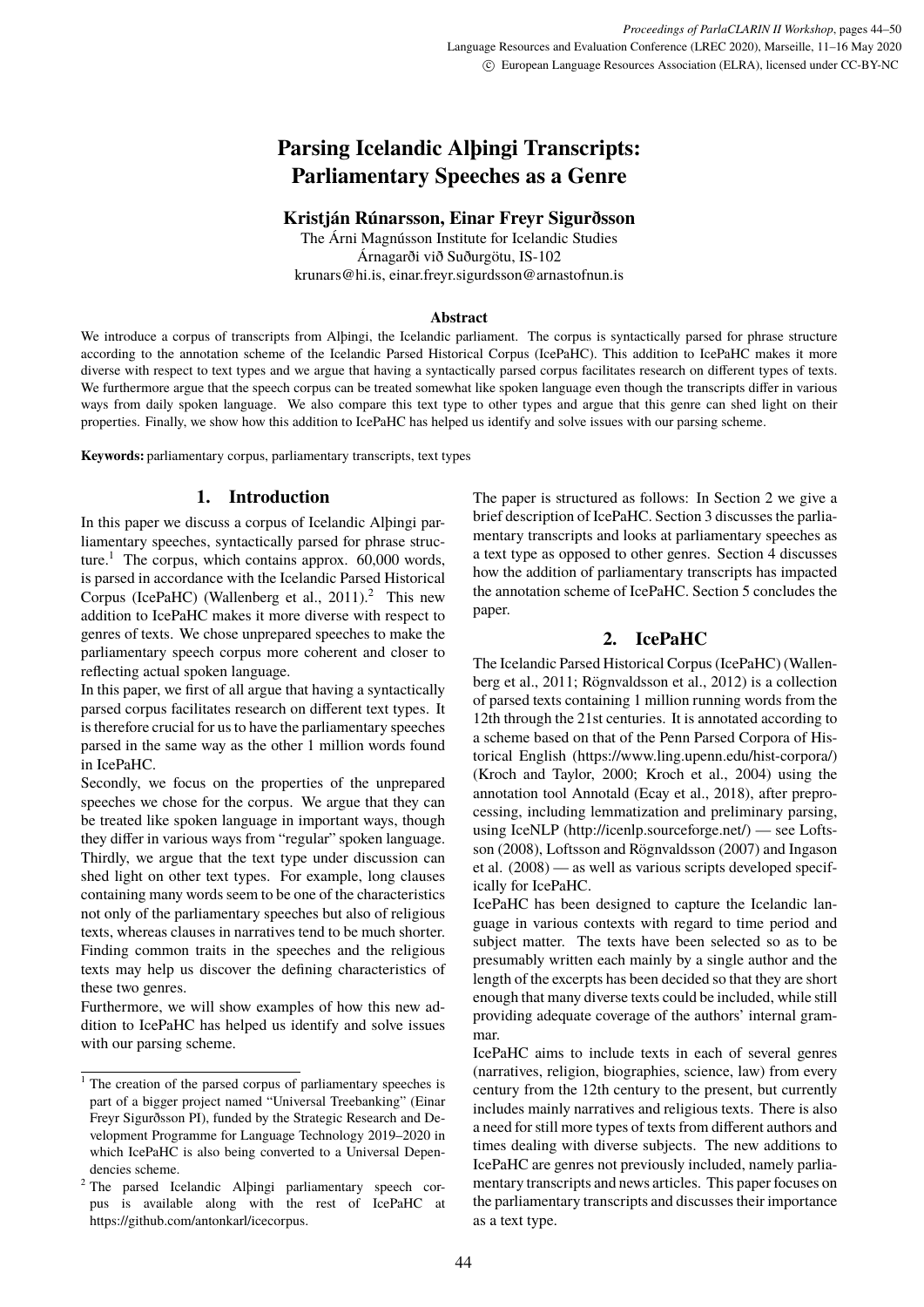# **3. The Parliamentary Transcripts**

## **3.1. The Nature of the Texts and Their Selection**

The parliamentary transcripts are from a small set of only four speakers that have been chosen so as to represent both male and female speakers of different generations: Steingrímur J. Sigfússon (b. 1955), Þorgerður Katrín Gunnarsdóttir (b. 1965), Helgi Hrafn Gunnarsson (b. 1980) and Björt Ólafsdóttir (b. 198[3](#page-0-2)).<sup>3</sup> An important secondary consideration was the existence of enough material from each speaker from a similar time, in this case between 2011 and 2015.

The transcripts, which were extracted from the Icelandic Gigaword Corpus (Steingrímsson et al., 2018), were chosen from among responses rather than prepared speeches, so as to better represent spontaneous speech. The transcripts have, however, been edited by parliamentary secretaries for publication, so the text we have to work with is not pure speech. This is a drawback, especially if the intention is to examine in detail the structure of spoken language as opposed to written language, e.g., getting accurate statistics about the relative prevalence of specific features. Nevertheless, it has been evident in the annotation process that certain features mainly associated with spoken language appear frequently in the transcripts despite the apparent tendency of the editing process to make them more concise and regularly structured and adhere more closely to the norms of formal written language.

It may also be noted that published novels such as are included in IcePaHC's narratives category also go through an editing process with similar aims and tendencies to that of parliamentary speeches before being published, so they too do not perfectly represent the speaker's idiolect.

There are also other circumstances in favor of the parliamentary speeches including ease of access to both text and original audio, lack of copyright restrictions and individual authorship (indisputable in the case of responses, apart from editor changes), which aligns very well with the design goals of IcePaHC.

## **3.2. Comparison with Other Text Types**

It was our belief that there would be important differences between the parliamentary transcripts and the existing IcePaHC corpus, and that constructions might be found there that are not found, or are significantly less common, in other more formal text types.

As expected, the parliamentary transcripts differ from previously added IcePaHC texts in several ways. Disfluencies, fragment answers (i.e., shortened answers to questions), resumptive elements, clefts and arguments shared by conjoined clauses (instances of which might be analysed as right node raising) are some of the phenomena which occur frequently in the parliamentary transcripts.

Adding new text types may also help us understand the nature of other text types, because there are many linguistic factors that could conceivably be affected by the genre. Several factors may be unique for a text type, while others might be shared with other text types.

For example, as discussed in Section [3.4,](#page-1-0) we see that there is a notable similarity between the parliamentary speeches and religious texts, in contrast to narrative texts. Such findings may reveal something of the nature of these texts, and comparisons of this kind can spark new research, e.g., in sociolinguistics.

In Sections [3.3–](#page-1-1)[3.7](#page-2-0) we discuss various linguistic features of the parliamentary transcripts.

#### <span id="page-1-1"></span>**3.3. Disfluencies**

We can expect to find disfluencies of various sorts – such as breaks, false starts and repetitions – to a much higher degree in spoken language than in written texts that are carefully planned and thought through. These include breaks where a sentence or a phrase breaks off or is not finished. An example from our Alþingi corpus is shown below.

(1) Ég veit ekki alveg hvernig ætti að vinna þetta tiltekna frumvarp frekar vegna þess að **það er svo**, – nú vantar mig aftur íslenska orðið fyrir "brutal" – 'I don't know exactly how this particular bill should be further worked on because **it is so [BREAK]** – now I need again the Icelandic word for "brutal" '

The speaker in this example breaks off when describing the bill as he cannot remember the Icelandic word for English *brutal*. Such breaks are marked specially in the parsing scheme and can therefore be easily found.

The unprepared speeches in our corpus, being spontaneous and not written beforehand, do in fact contain a higher total number of breaks than all the rest of IcePaHC. Even though the parliamentary speech corpus only contains around 60,000 running words, as opposed to the 1 million words of IcePaHC, it has 14 breaks whereas IcePaHC has only 5. It is possible that there is some inconsistency in parsing between the speeches and the rest of IcePaHC but this nonetheless suggests that breaks are more frequently found in the speeches due to their nature as spoken language.

## <span id="page-1-0"></span>**3.4. Clause Length**

[Matthíasson \(1959\)](#page-0-2) argues that parliamentary speeches tend to contain exceptionally many subordinate clauses as a result of their nature, with, e.g., the speeches often being spontaneous.<sup>[4](#page-0-2)</sup> [Matthíasson \(1959,](#page-0-2) 206) furthermore claims that increased frequency of subordinate clauses results in longer matrix clauses. It is quite straightforward to investigate the length of clauses with our parsed corpus and we can compare the speeches with other genres, namely narrative and religious texts. When we look at the relative frequency of the three text types (see Figure [1\)](#page-2-1), it turns out that the proportion of short clauses, with four to eight words, is much higher in the narratives. Religious texts and the parliamentary speeches exhibit a similar proportion of longer clauses, on the other hand, as opposed to narrative texts whose longer clauses are proportionally less frequent, as can be clearly seen in Figure [1.](#page-2-1)

<sup>&</sup>lt;sup>3</sup> Helgi Hrafn Gunnarsson and Steingrímur J. Sigfússon's speeches were selected as their language had been investigated before; see [Stefánsdóttir \(2016\)](#page-0-2) and [Stefánsdóttir and Ingason \(2018\)](#page-0-2).

<sup>&</sup>lt;sup>4</sup> Verifying Matthíasson's claim should now be possible as different types of subordinate clauses (complement clauses, relative clauses, adverbial clauses, etc.) are all parsed in the corpus.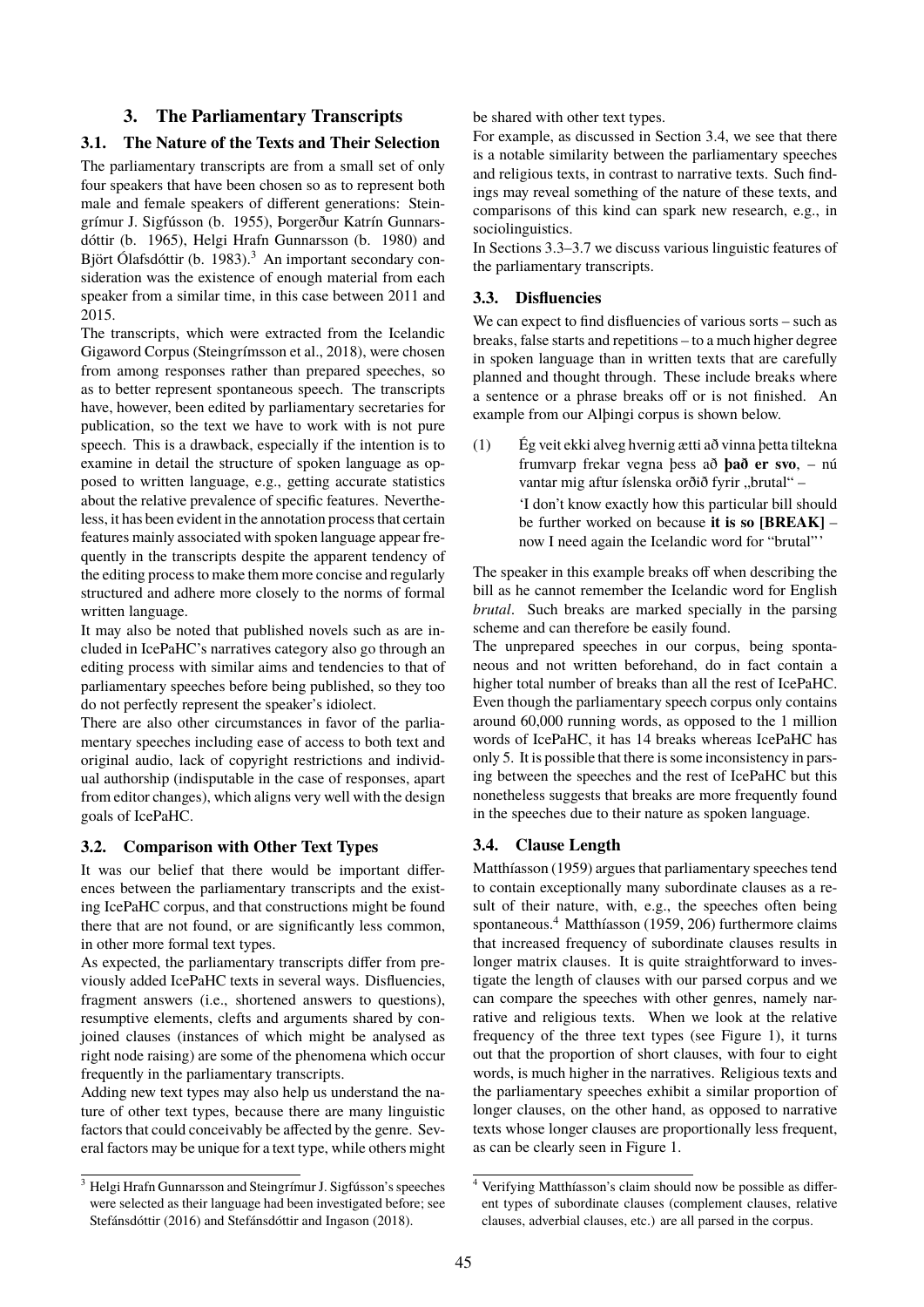

<span id="page-2-1"></span>Figure 1: Relative frequency distribution of lengths (in words) of root clauses in different text types (religious texts, narrative texts, parliamentary speeches).

#### **3.5. Resumptive Elements**

The resumptive element *þá* 'then' is frequently found in the parliamentary transcripts immediately following leftdislocated subordinate clauses headed by *ef* 'if', *þegar* 'when', *þótt* 'even', *þó (að)* 'even', *þrátt (fyrir að)* 'despite', etc.

 $(2)$ but if people wants.to go bankrupt **then** is that ef fólk vill fara á hausinn **þá** er það væntanlega möguleiki líka. presumably a.possibility too

Some such use of the resumptive *þá* has been linked to spoken language [\(Thráinsson, 2005,](#page-0-2) 578) and we have in fact noticed that it is sometimes deleted in the transcripts, presumably because it is frowned upon to an extent. This use is, nonetheless, quite frequently found in our parliamentary speech corpus as well as in other texts in IcePaHC from all periods.

However, we find a certain use of resumptive elements in the transcripts that we do not in other texts in IcePaHC. In some cases, resumptive *þá* is immediately preceded by *að*. [5](#page-0-2) *Að* can be many things in Icelandic syntax, such as a preposition, an infinitival marker or a complementizer. Without going into details, it is presumably a complementizer in the *að þá* construction.

(3) Vandinn er auðvitað sá að þegar menn tala um hin ósnortnu víðerni, sem því miður gerast nú ansi fágæt og Ísland býr yfir sumum þeirra, sennilega stærstu ósnortnu víðernum í Evrópu, a.m.k. í Vestur-Evrópu, **að þá** er skilgreiningin sú að þar [...]

> 'The problem is of course that when people talk about the untouched wilderness, which unfortunately are now becoming quite rare and Iceland has got some of them, probably the biggest untouched wilderness in Europe, at least in Western Europe, **that then** the definition is that there...'

[Thráinsson \(2005,](#page-0-2) 578) mentions the use of resumptive *að þá*, taking it to be even more connected to spoken language use than *þá*. The use of resumptive *þá* and *að þá* merits further research but for now it suffices to point out that the use of resumptive *að þá* found in the parliamentary speeches is indicative of the spoken language trait of this particular text type.

### **3.6. Topic Expressions**

Topic-introducing expressions seem to be relatively frequent in the parliamentary speeches as opposed to other text types in IcePaHC. These are expressions starting with words like *varðandi* 'regarding', *að því er varðar* 'regarding', *hvað varðar* 'as regards', *hvað viðkemur* 'as regards'. To give an example, there are 42 instances of matrix clauses starting with the topic introducer *varðandi* in our parliamentary corpus, as in [\(4\),](#page-2-2) but none in other IcePaHC texts.[6](#page-0-2)

<span id="page-2-2"></span>(4) **Varðandi aukna kostnaðarþátttöku sjúklinga** líst mér að sjálfsögðu illa á hana.

'**Regarding an increased cost participation of patients**, I do not, of course, like it.'

This is something that needs further investigation. That is, are such topic introducers more frequent in spoken language than written texts? This shows a clear need for more parsed transcripts of spoken language. We therefore leave this for future research.

#### <span id="page-2-0"></span>**3.7. Words Indicative of Informal Register**

When we try to figure out the properties of a certain text type, it is worth looking at the individual words used as well as the syntax. For that purpose, we do not need to rely on a syntactically parsed corpus as we can search for particular words in other corpora such as the Icelandic Gigaword Corpus (IGC; [https://malheildir.arnastofnun.is/\)](https://malheildir.arnastofnun.is/) (Steingrímsson et al., 2018). [Svavarsdóttir \(2007,](#page-0-2) 38–39) looks at word use

<sup>&</sup>lt;sup>5</sup> For a syntactic analysis, see [Jónsson \(2019\)](#page-0-2).

<sup>&</sup>lt;sup>6</sup> It should be noted that we would not expect to find this particular expression in older texts in IcePaHC.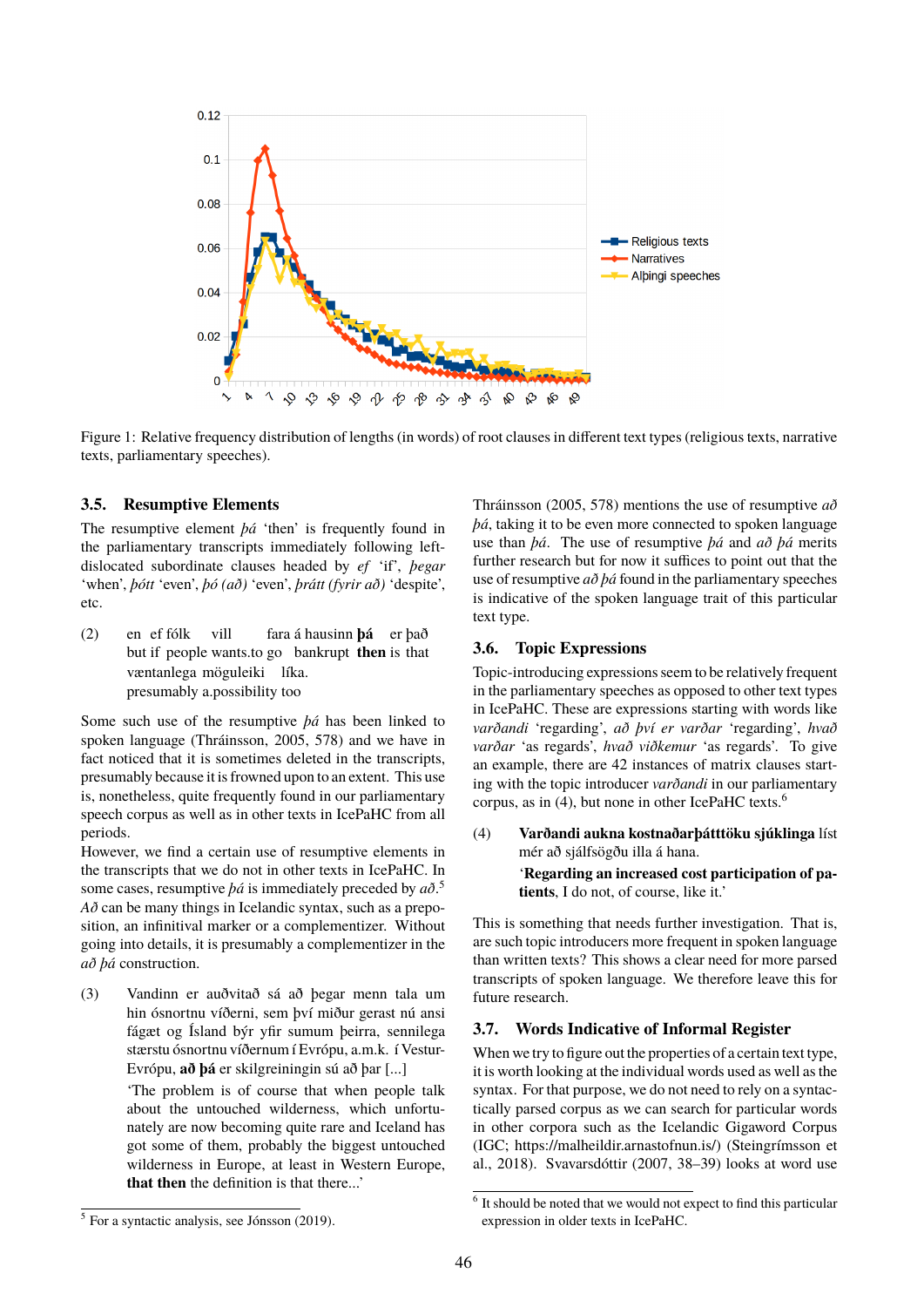in three corpora of different types; she discusses words that are found in spoken language dialogues and to some degree in what she calls informal texts (diaries, etc.) but not, or to a much lesser degree, in rather formal, written texts (newspaper texts). Looking through her list of words, we note that she mentions, for example, *ókei* 'okay', which is neither found in her formal nor informal text corpus. There are, however, 16 instances of *ókei* in the spoken language corpus she reports on. Searching IGC, we find several instances of the word *ókei* in parliamentary transcripts, which without a doubt does not belong to a formal register.

Note that while we are arguing that the Icelandic parliamentary speeches share various properties with other types of spoken language, we are not arguing that parliamentary speeches are like any other type of (informal) spoken language. Members of parliament sometimes use loanwords from other languages, like English, which they often ask the audience to excuse (by adding a phrase like *svo ég sletti* 'so I use a foreign word/expression'); this may be indicative of a somewhat formal setting. We will not look further into this for now.

## <span id="page-3-0"></span>**4. Development of the Annotation Scheme**

The prevalence of certain features has prompted a deeper look into the way syntactic structure is analysed and annotated in IcePaHC, both shedding light on old issues that had never been definitively settled during earlier work on IcePaHC and bringing new issues to our attention.

The situation of IcePaHC is peculiar in that its annotation scheme [\(http://linguist.is/icelandic\\_treebank/\)](http://linguist.is/icelandic_treebank/) is derived from one developed for historical English texts [\(https://www.ling.upenn.edu/hist-corpora/\)](https://www.ling.upenn.edu/hist-corpora/) (Kroch and Taylor, 2000; Kroch et al., 2004). While the fact that it has been developed for Early Modern and Middle English rather than just contemporary English has made the annotation scheme more suitable for Icelandic, there are still important features of Icelandic that affect the practicability of specific analytical choices that have been retained from the Penn Parsed Corpora of Historical English (PPCHE) scheme.<sup>[7](#page-0-2)</sup>

In particular, Icelandic is a highly inflected language, much more so than English, especially with regard to case. While the English of PPCHE, especially Middle English, does have some limited case inflection, it is a language in transition and it is not always clear to what degree inflection exists and case has generally not been annotated. By contrast, Icelandic shows a clear distinction between the cases and cases have been annotated in IcePaHC.

This affects the analysis of presumed instances of right node raising and that of comparative phrases which have been presumed to contain a prepositional phrase.

#### **4.1. Right Node Raising**

One issue where Icelandic does not seem to conform to the scheme is that of right node raising. An English example from [Postal \(1974,](#page-0-2) 126) is shown in [\(5\).](#page-3-1)

(5) Jack may be—and Tony certainly is—a werewolf.

Here, the NP *a werewolf* applies to the two matrix clauses, i.e., *Jack may be a werewolf* and *Tony certainly is a werewolf*. [8](#page-0-2)

The parsing scheme employed in IcePaHC has presumed that the second clause in right node raising is parenthetical and that its rightmost element is raised so as to appear in the appropriate place in the encompassing prior clause. This analysis has been inherited from PPCHE. While it might be practical for English, it causes problems when applied to Icelandic, because the evidence clearly shows that it is the second clause which governs the case of the shared constituent and not the former. If the shared phrase has been moved (with argument movement), it would be expected to acquire its case from the governor of the place it was moved to, and if it has not been moved it should likewise retain the appropriate case for its position. An analysis involving right node raising is shown below where the dashed line rectangle marks the parenthetical clause (IP-MAT-PRN).

```
( (IP-MAT (NP-SBJ (PRO-N Við)) 'we'
 (BEDI vorum) 'were'
 (PP (P i) 'in'(NP (ADJ-D miklu) 'much'
     (N-D sambandi) 'contact'
      (PP (P við) 'with'
       I = \frac{1}{1} (IP-MAT-PRN (CONJ og) \text{and}(NP-SBJ *con*)(VBDI fengum) 'got'
          (NP-OB1 (NP (ADJ-A góða) 'good'
            (N-A leiðsögn)) 'guidance'
             (CONJP (CONJ eða) 'or'
               (NP (ADJ-A góða) 'good'
                 (N-A áminningu))) 'reminder'
             (CP-REL *ICH*-1))(PP (P frá-frá))) 'from'
        (NP (NPR-D Sambandi) 'association'
          (NP-POS (ADJ-G íslenskra)
                             'Icelandic-GEN'
             (NS-G sveitarfélaga))
                     'municipalities-GEN'
          ))))
 (CP-REL-1 (WNP-2 0)
   (C sem) 'which'
      (IP-SUB (NP-SBJ *T*-2)(NEG ekki) 'not'
        (BEDI var) 'was'
        (VAN svarað))) 'answered'
 \left( \begin{array}{cc} 0 & -i \\ 0 & 1 \end{array} \right)
```
In this example, one and the same NP, *Sambandi íslenskra sveitarfélaga*, applies to two clauses; it is simultaneously, in a way, the object of two prepositions, *við* and *frá*, and the question is how best to account for that within the scheme. The NP headed by *Sambandi* is in the dative case as the preposition *frá* assigns dative to its complement, but according to the analysis above it ends up in a PP with the

<span id="page-3-1"></span><sup>7</sup> More information about the annotation scheme for the Penn Historical Corpora may be found in the annotation manual at [https://ling.upenn.edu/~beatrice/annotation/.](https://ling.upenn.edu/~beatrice/annotation/)

<sup>8</sup> Without going into details of the original account in [Postal](#page-0-2) [\(1974\)](#page-0-2), right node raising "places a double of the sequence [i.e. the phrase which is identical in both clauses] on the right, by Chomsky adjunction, and deletes all original occurrences" (p. 126).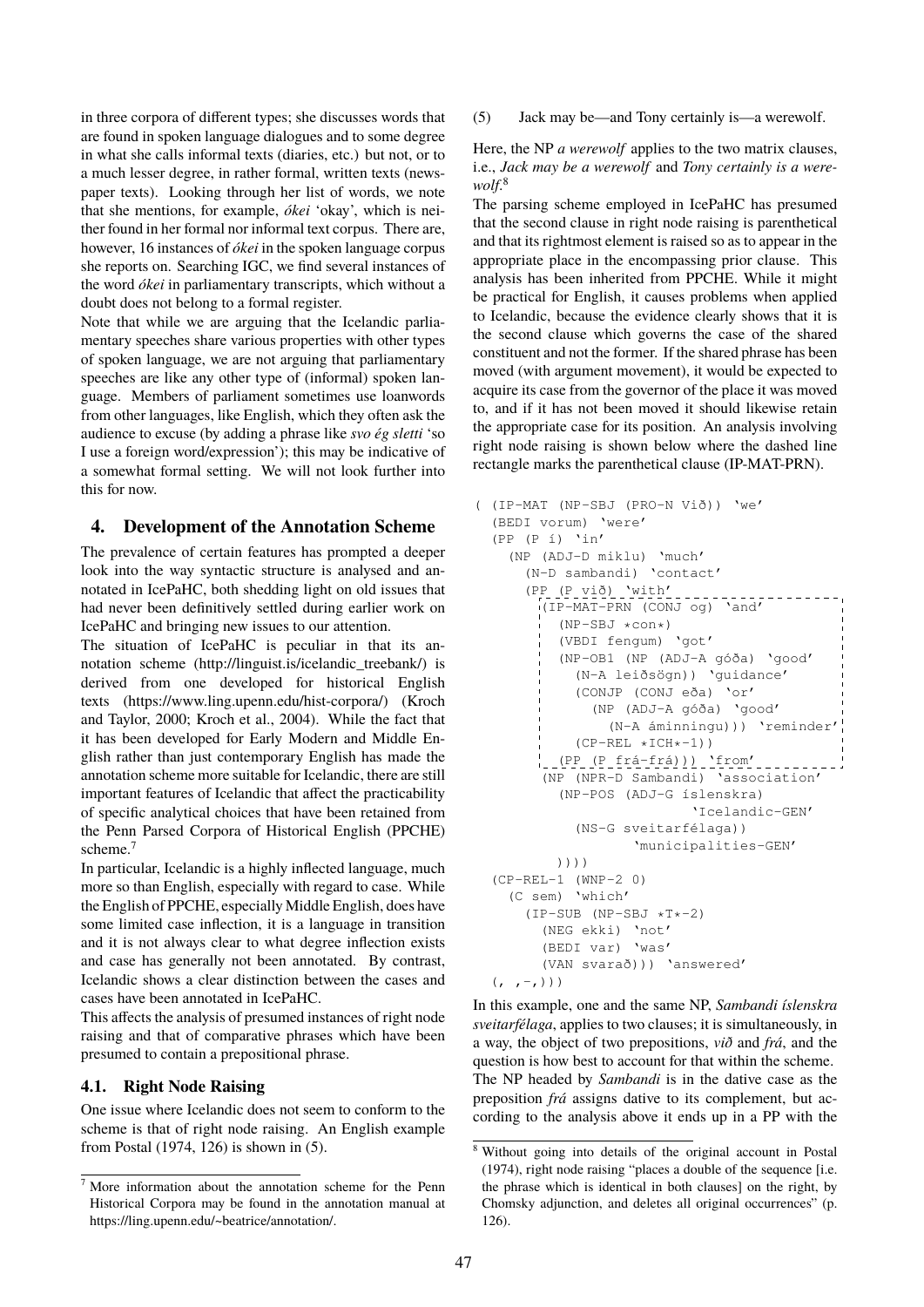preposition *við* 'with', which should govern the accusative case. Furthermore, there is an extraposed relative clause (CP-REL) belonging to the parenthetical clause (IP-MAT-PRN), but it ends up having to be raised to the outer main clause because it appears after the raised NP.

We therefore came up with a different scheme which appears to fit the Icelandic pattern better:

```
( (IP-MAT (IP-MAT (NP-SBJ (PRO-N Við))
     (BEDI vorum)
     (PP (P í)
       (NP (ADJ-D miklu)
       (N-D sambandi)
       (PP (P við)))))
   (CONJP (CONJ og)
     (IP-MAT (NP-SBJ *con*)
       (VBDI fengum)
       (NP-OB1 (NP (ADJ-A góða)
         (N-A leiðsögn))
         (CONJP (CONJ eða)
            (NP (ADJ-A góða)
             (N-A áminningu)))
         (CP-REL *ICH*-1))(PP (P frá)
         (NP (NPR-D Sambandi)
           (NP-POS (ADJ-G íslenskra)
             (NS-G sveitarfélaga))))
       (CP-REL-1 (WNP-2 0)
         (C sem)
         (IP-SUB (NP-SBJ *T*-2)(NEG ekki)
           (BEDI var)
           (VAN svarað)))))
 ( , , - , ) )
```
Here, the shared NP appears in a PP with a preposition governing the correct case, and instead of a parenthetical clause, the two matrix clauses are conjoined in the most usual way, using a conjunction phrase.

#### **4.2. Resumptive NPs in Comparative Clauses**

Another issue that has been identified as a problem in IcePaHC is the treatment of comparative constructions of the form *<COMP ADJ/ADV> than ...*, *so/as <ADJ/ADV> as ...*, etc., also inherited from PPCHE. These constructions are parsed as adjectival or adverbial phrases containing a prepositional phrase, where the preposition is the word *than* or *as* (in Icelandic *en*, *og*) that immediately follows the head adjective/adverb. In case a subordinate clause with a gap corresponding in function to the head follows, the complement of the preposition is a complementizer phrase containing the subordinate clause IP, as in the following example:

```
(ADJP (ADJR-N helgari) 'holier'
 (PP (P en) 'than'
   (CP-CMP (WADJP-2 0)
     (C \cap \mathcal{O})(IP-SUB (ADJP *T*-2))(NP-SBJ (OTHERS-N aðrir) 'other'
          (ADJ-N helgir) 'holy'
          (NS-N menn)))))) 'men'
```
While this two-layer PP/CP combination might seem odd it is in line with the treatment of various other subordinate clause types in IcePaHC and the Penn Parsed Corpora of Historical English. However, when, instead of gap, an overt phrase corresponding to the antecedent is used, the structure is simplified, as shown in the following example, where the pronoun *sig* corresponds to the prior NP *engan betri vin*:

```
(IP-SUB (NP-SBJ (NPR-N Gróa)) 'Gróa'
(VBDS ætti) 'had'
 (NP-OB1 (Q-A engan) 'no'
   (ADJR-A betri) 'better'
   (N-A vin) 'friend'
   (PP * ICH*-4))
 (ADVP-LOC (ADV hér) 'here'
   (PP (P á) 'on'
    (NP (N-D jörðu)))) 'earth'
 (PP-4 (P en) 'than'
   (NP (PRO-A sig)))) 'him/her'
```
From an English-speaking, or caseless, point of view, this seems to work rather well and even to confirm the appropriateness of calling the traditionally termed subordinating conjunctions prepositions, which may otherwise seem idiosyncratic. For Icelandic, however, the grammatical case of the supposed prepositional complement shows that it cannot be a direct complement to the preposition, since a preposition governs a specific case, but the phrases in question do not take their case from any preposition, but rather agree in case with their antecedents.

This prompted us to include the CP-CMP in such constructions as well, allowing for an IP therein where the phrase could fill the same role as its antecedent. That raised another issue: how does the WH-phrase in the CP connect to the subordinate clause? The following shows an attempt at this, using a dummy adverbial phrase (ADVP) that has no clear semantic role or connection to the antecedent:

```
( (IP-IMP (VBPI Nýtum) 'let's utilize'
 (ADVP (ADV þá)) 'then'
 (NP-OB1 (N-A tíma$) 'time'
   (D-A $nn)) 'the'
 (PP (RP fram) 'forward'
   (P að) 'to'
   (NP (ADJS-D næstu) 'next'
   (NS-D þingkosningum)
          'parliamentary elections'
   (, ,-)(CP-REL (WNP-1 0)(C sem) 'which'
     (IP-SUB (NP-SBJ *T*-1))(RDPI verða) 'will be'
       (ADVP (ADV vonandi)) 'hopefully'
       (ADVP (ADVR fyrr) 'sooner'
       (PP (P en) 'than'
         (CP-CMP (WADVP-2 0)
           (C 0)
           (IP-SUB (ADVP *T*-2))(ADVP (ADVR síðar))) 'later'
         )))))))
   ( . . - . ) )
```
A possible solution to the problem was found in another CP construction – the relative clause. The following example shows a resumptive NP, *spítalann* 'the hospital', being used in lieu of a gap in a relative clause.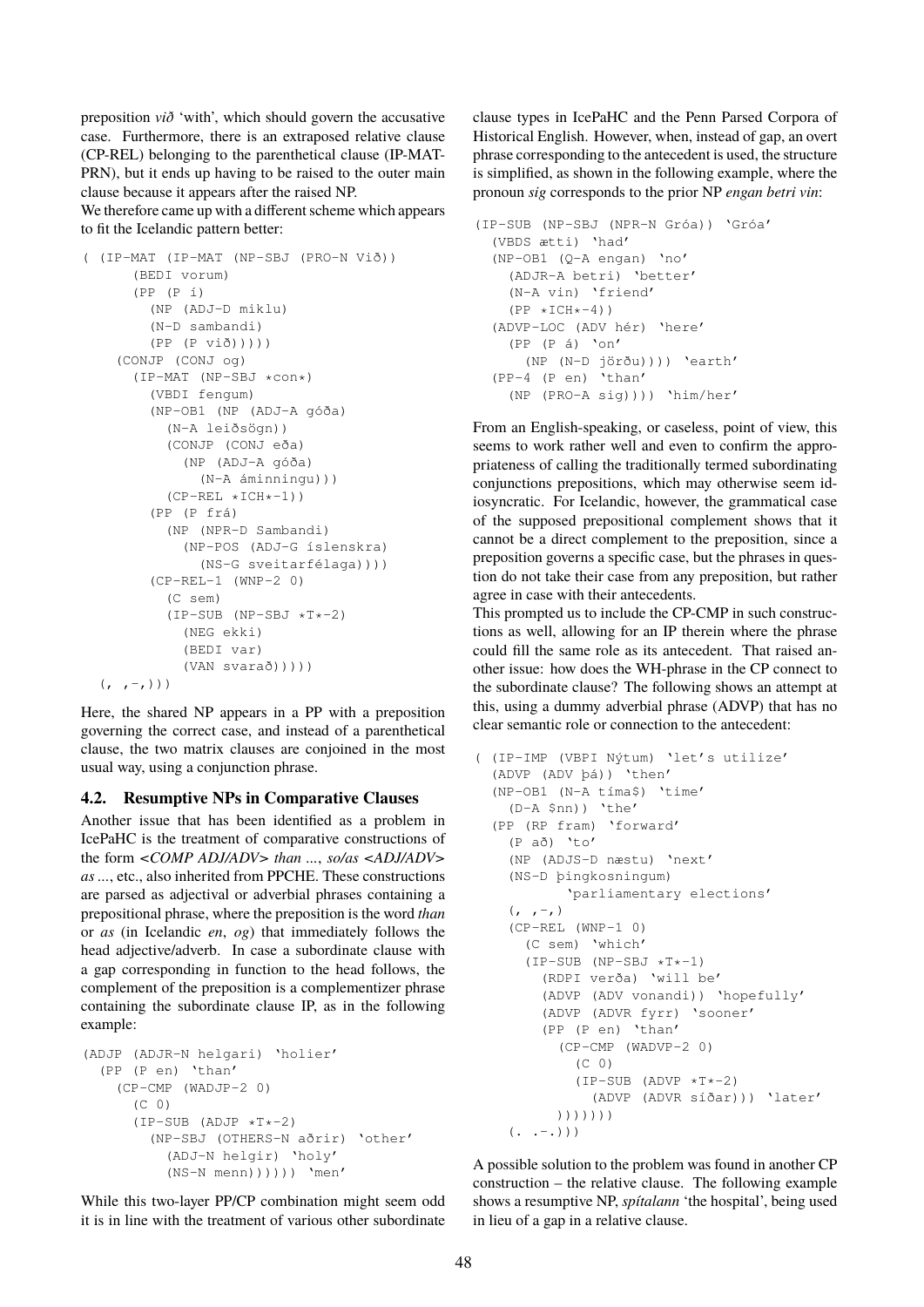```
( (IP-MAT (ADVP (ADVS Helst)) 'chiefly'
 (BEPI er) 'is'
 (NP-SBJ (PRO-N það)) 'it'
 (NP-PRD
   (NPR-N Landspítali$) 'National Hospital'
   (D-N \; \sinh) 'the'
 (CP-CLF (WNP-1 0)(C sem) 'which'
   (IP-SUB (NP-SBJ (PRO-N við)) 'we'
     (VBPI sjáum) 'see'
     (CP-THT (C að) 'that'
       (IP-SUB (NP-SBJ *exp*)
         (NP-ADV (NP-ADV (N-A ár) 'year'
           (PP (P frá) 'from'
              (NP (N-D ári))))) 'year'
         (r, -1)(BEPI er) 'is'
         (NEG ekki) 'not'
         (DAN gert) 'done'
         (ADVP
           (ADV nægjanlega) 'adequately'
           (ADV vel)) 'well'
         (PP (P við) 'to'
           (NP-RSP-1
              (N-A spítala$) 'hospital'
              (D-A $nn))))))) 'the'
 ( . . - . ) )
```
This analysis is based on that of the PPCHE; it is also used particularly in the Penn audio-aligned corpora (Tortora et al., 2017; Tortora et al., 2020) and has been used in IcePaHC before. The WH-phrase is generally considered to have been moved from the IP and in a relative clause corresponds to the antecedent that the relative clause speaks about. In comparative clauses there is also a comparative phrase that is an antecedent to the CP. Using the same method of connecting the phrase that corresponds to the antecedent to the WHphrase neatly ties together the treatment of different types of CP in gapped and ungapped variants.

```
( (IP-IMP (VBPI Nýtum) 'let's utilize'
 (ADVP (ADV þá)) 'then'
 (NP-OB1 (N-A tíma$) 'time'
   (D-A \; \sinh) 'the'
 (PP (RP fram) 'forward'
   (P að) 'to'
   (NP (ADJS-D næstu) 'next'
   (NS-D þingkosningum)
       'parliament elections'
   (, , -, )(CP-REL (WNP-1 0)
     (C sem) 'which'
     (IP-SUB (NP-SBJ *T*-1))(RDPI verða) 'will be'
       (ADVP (ADV vonandi)) 'hopefully'
       (ADVP (ADVR fyrr) 'sooner'
       (PP (P en) 'than'
         (CP-CMP (WADVP-2 0)
           (C 0)
           (IP-SUB (ADVP-RSP-2
                      (ADVR síðar))) 'later'
         )))))))
 ( . . - . ) )
```
# **5. Conclusion**

We have established that the Icelandic Parsed Historical Corpus benefits from the addition of parliamentary transcripts by demonstrating their unique qualities while also showing their potential relationships to other types of text. Furthermore, we have found that adding new types of texts inspires us to improve our analysis in unanticipated ways. We are currently working on a further addition to the treebank, and it is our hope that even more text types will be added in the future so that it represents as good a cross-section of the language as possible.

## **6. Acknowledgements**

This project is funded by the Strategic Research and Development Programme for Language Technology, grant no. 180020-5301.

We would also like to thank the three anonymous reviewers for their comments on the paper.

# **7. Bibliographical References**

- Ingason, A. K., Helgadóttir, S., Loftsson, H., and Rögnvaldsson, E. (2008). A Mixed Method Lemmatization Algorithm Using a Hierarchy of Linguistic Identities (HOLI). In Bengt Nordström et al., editors, Advances in Natural Language Processing. 6th International Conference, GoTAL 2008 Gothenburg, Sweden, August 25–27, 2008 Proceedings, pages 205–216, Berlin. Springer.
- Jónsson, J. G. (2019). The XP-*þá*-construction and V2. In Ken Ramshøj Christensen, et al., editors, The Sign of the V: Papers in Honour of Sten Vikner, pages 341– 360, Aarhus University. Department of English School of Communication and Culture.
- Loftsson, H. and Rögnvaldsson, E. (2007). IceParser: An incremental finite-state parser for Icelandic. In Proceedings of the 16th Nordic Conference of Computational Linguistics (NODALIDA 2007), pages 128–135, Tartu, Estonia, May. University of Tartu, Estonia.
- Loftsson, H. (2008). Tagging Icelandic text: A linguistic rule-based approach. *Nordic Journal of Linguistics*, 31:47–72.
- Matthíasson, H. (1959). Setningaform og stíll. Bókaútgáfa Menningarsjóðs, Reykjavík.
- Postal, P. M. (1974). On Raising. One Rule of English Grammar and its Theoretical Implications. MIT Press, Cambridge, MA.
- Stefánsdóttir, L. B. and Ingason, A. K. (2018). A high definition study of syntactic lifespan change. *University of Pennsylvania Working Papers in Linguistics*, 24.1:169– 178. [https://repository.upenn.edu/pwpl/vol24/iss1/20/.](https://repository.upenn.edu/pwpl/vol24/iss1/20/)
- Stefánsdóttir, L. B. (2016). Breytingar á framburði. Með hliðsjón af félagslegum þáttum. B.A. thesis, University of Iceland, Reykjavík. [http://hdl.handle.net/1946/24333.]( http://hdl.handle.net/1946/24333)
- Svavarsdóttir, Á. (2007). Talmál og málheildir talmál og orðabækur. *Orð og tunga*, 9:25–50.
- <span id="page-5-0"></span>Thráinsson, H. (2005). Setningar. Handbók um setningafræði. Íslensk tunga III. Almenna bókafélagið, Reykjavík.